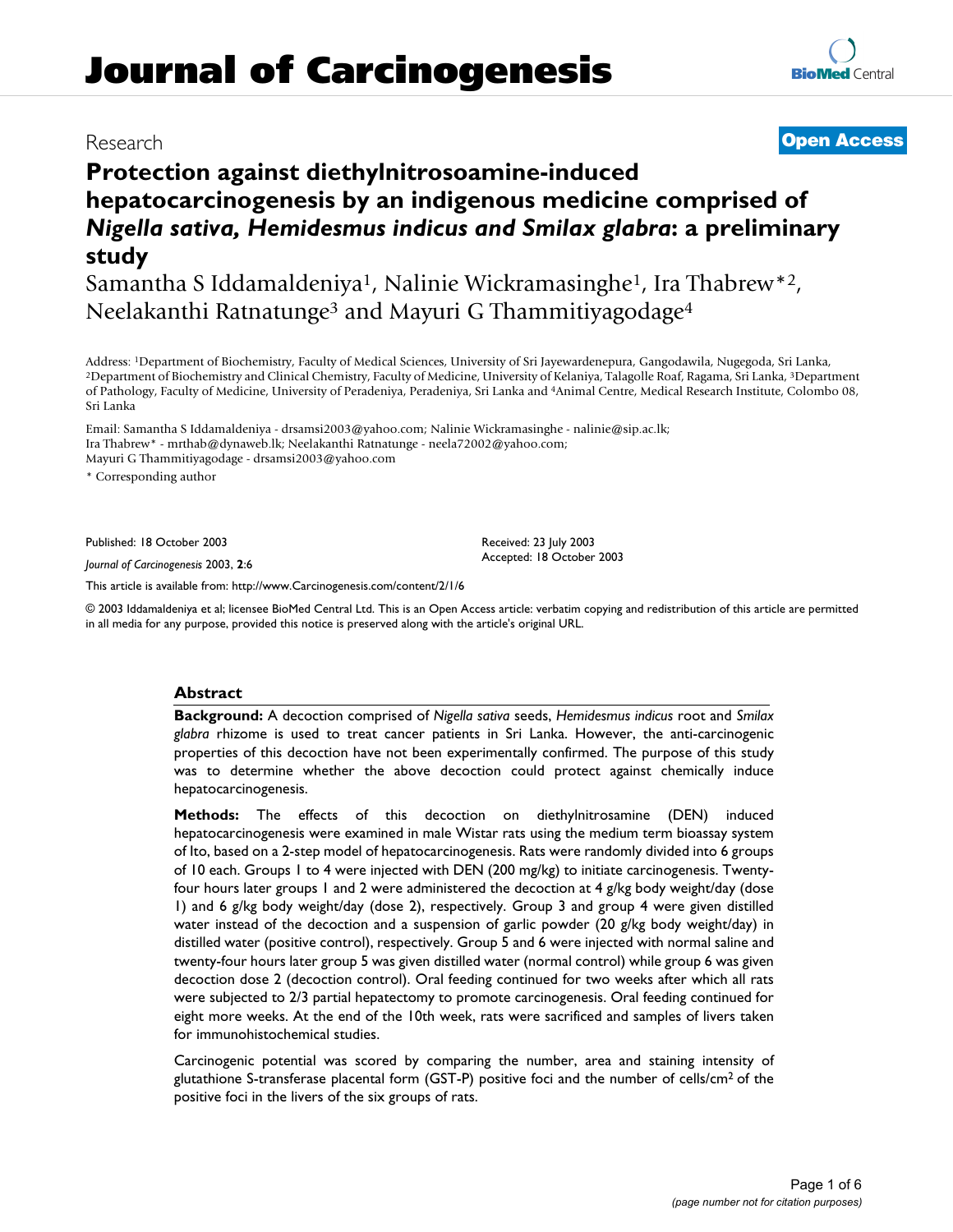**Results:** The number and area of DEN-mediated GST-P positive foci, number of cells/cm2 of foci and staining intensity of the foci were significantly  $(P > 0.001)$  reduced by the decoction and garlic in the order dose  $2 =$  garlic >dose 1.

**Conclusion:** Overall results indicate that the decoction comprised of *N. sativa*, *S. glabra* and *H. indicus* has the potential to protect rat liver against DEN induced hepatocarcinogenesis

#### **Background**

Cancer has become an important topic in medicine since it is a major cause of death in both the developed and developing countries and it is now only secondary to that of myocardial infarction [1]. A great majority of human cancers (about 80%-90%) are attributable to environmental factors [2]. However, it is not an easy task to eliminate carcinogenic causes from the environment. While modern surgery has significantly reduced the cancer mortality, the use of additional treatment such as radiotherapy and chemotherapy has resulted in no more than 5% reduction in the number of deaths [2]. Therefore, there is a continuing search for better control and preventive methods in order to reduce cancer mortality and related side effects. Many investigations are now being carried out to discover naturally occurring compounds, which can suppress or prevent the process of carcinogenesis [\[3–](#page-4-0)6].

A herbal remedy that has been developed from ancient Ola leaf inscription and prescribed to cancer patients (personal communication, Ayurvedic physician, Dr. N. Jayathilake) contains *Nigella sativa* (seeds), *Hemidesmus indicus* (root) and *Smilax glabra* (rhizome). Although, this plant mixture in the form of a decoction has been prescribed to cancer patients for so many years, it has, to date, not been subjected to any form of scientifically controlled investigation to determine if this herbal formulation truly has the potential to be of benefit to these patients. Traditionally, all the three plant types used in the formulation of this decoction are considered useful in the preparation of medications used in the treatment of boils and other skin conditions [7].

Glutathione S-transferase, a detoxifying enzyme in the liver has many isoforms. In adult rats, the GST-P form is strongly expressed during the early stage of chemically induced hepatocarcinogenesis. Previous investigators have demonstrated that garlic could significantly protect against diethylnitrosamine (DEN) induced expression of GST-P in rat livers [\[5\]](#page-4-1). No records can be found in published literature regarding the use of a decoction containing *Nigella sativa*, *Hemidesmus indicus* and *Smilax glabra* for the specific treatment of cancer patients. In view of this and the increasing global incidence of cancer [1], an investigation of the anti-tumor potential of this decoction was considered important.

Investigations have therefore been initiated to determine the ability of the decoction comprised of *Nigella sativa* (seeds), *Hemidesmus indicus* (root) and *Smilax glabra* (rhizome) to protect against DEN-induced hepatocarcinogenesis. In the present study, the anti-carcinogenic potential was assessed by its effects on DEN-mediated GST-P expression in rat liver.

#### **Methods**

#### *Experimental animals*

In all experiments Wistar rats (8 week old littermates, 190 ± 10 g) were used and maintained in a temperature controlled room (25 $^{\circ}$ C ± 2 $^{\circ}$ C) under 12 hours light/dark cycle (dark phase 6 p.m. to 6 a.m.).

Rats were fed with a standard laboratory diet containing 19% crude proteins, 3.8% fiber and 4400 kcal of energy, prepared by the Medical Research Institute, Sri Lanka, based on a formula recommended by the WHO and water *ad libitum* [8].

#### *Plant material*

Dried rhizome of *Smilax glabra*, dried seed of *Nigella sativa* and dried root of *Hemidesmus indicus* were purchased locally, and identities were confirmed by Botanist, Bandaranayake Memorial Ayurveda Research Institute, Navinna, Maharagama, Sri Lanka. Garlic bulbs were oven dried at 60°C and powdered (kindly supplied by Aushada Lanka (Pvt) Ltd, Colombo 03, Sri Lanka).

#### *Chemicals*

Diethylnitrosamine (DEN) and Diaminobenzidine (DAB) were purchased from Sigma Diagnostics Inc, USA. Normal Swine serum, Rabbit polyclonal anti GST-P antibody, Biotin labeled anti Rabbit IgG and. Avidin Biotinperoxidase Complex (ABC) were purchased from DAKO, Denmark.

#### *Preparation of the decoction*

The plant decoction was prepared according to the method recommended by traditional Medical practitioners for the administration to cancer patients (Personal communication, Dr. N. Jayathilake, Bandaranayake Memorial Ayurvedic Research Institute, Navinna, Maharagama, Sri Lanka).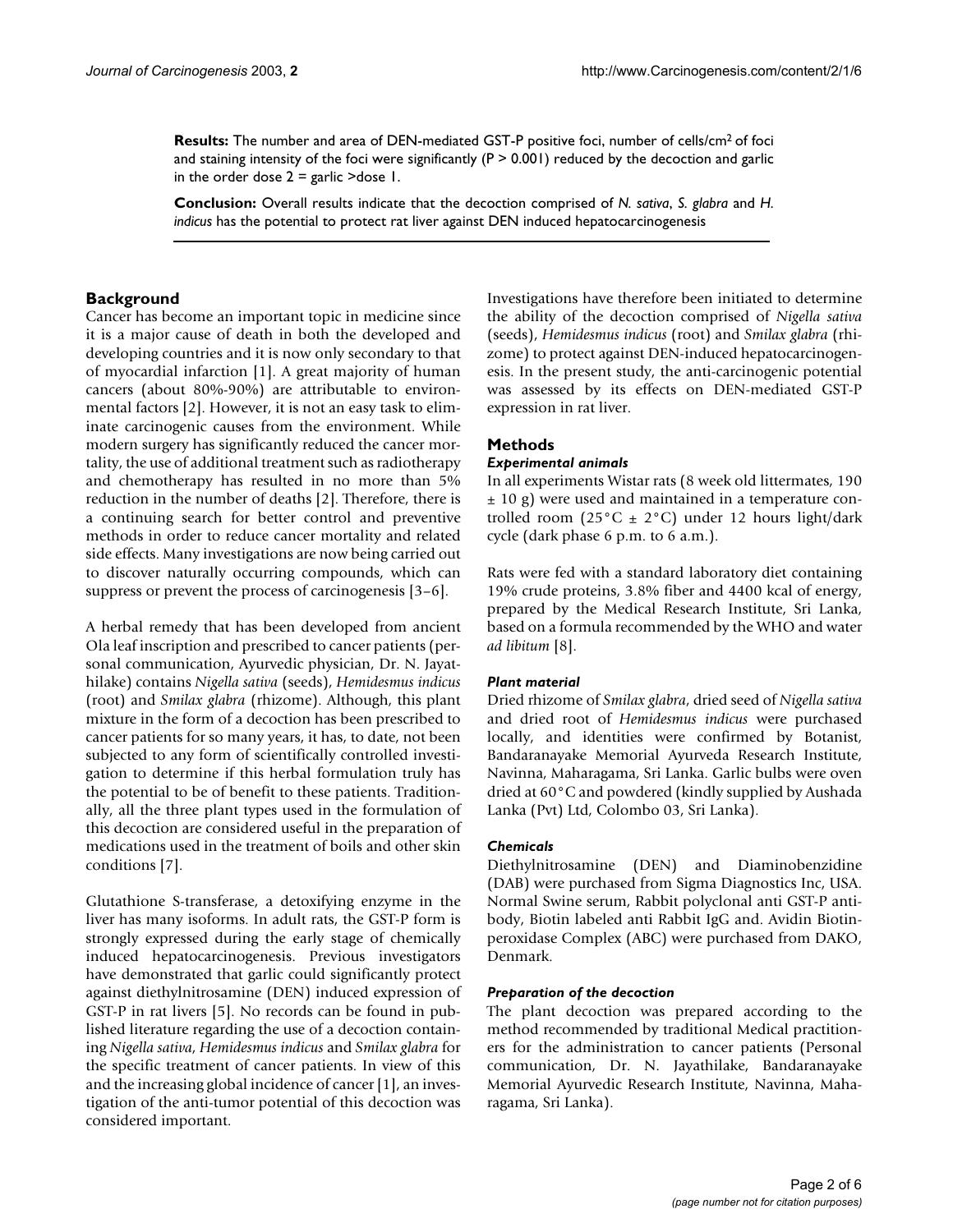20 g each of *Nigella sativa* (seeds), *Hemidesmus indicus* (root) and *Smilax glabra* (rhizome) were mixed and boiled in 1.6 l of distilled water and final volume was reduced to 200 ml by boiling over 3 hours.

#### *Dosage and administration of decoction*

The decoction was administered to rats using a Sondi needle by gastric gavage method. The effect of two doses of the decoction was studied. Dose 1 was 4 g/kg-body weight/day. This dose corresponded to normal therapeutic dose administered to adult humans as calculated based on relative surface areas of human and rat. Dose 2 provides a higher dose of 6 g decoction/-kg body weight/day.

#### *Experimental procedure*

Sixty male Wistar rats were randomly divided into 6 groups of 10 animals in each group (groups 1–6). Groups 1 and 2 served as the test groups to which the two doses of the decoction under investigation were administered. Animals in these two groups were injected with a single dose of DEN dissolved in normal saline (200 mg/kg-body weight) to initiate hepatocarcinogenesis [9]. Twenty-four hours later, the animals were orally administered the decoction at doses of 4 g/kg/day (group 1) and 6 g/kg/day (group 2) respectively.

The decoction treatment was continued for two weeks after which the animals were subjected to two-third partial-hepatectomy (PH) by the technique recommended by Higgins and Anderson [10] for the promotion of hepatocarcinogenesis. Treatment with the respective doses of the decoction was then continued for six more weeks. Groups 3 (DEN control) and 4 (positive control) were treated with DEN and subjected to partial hepatectomy in the same manner as groups 1 and 2. However, instead of the decoction, animals in-group 3 were orally administered distilled water, while those in group 4 received a dose of garlic (20 mg/kg/day) that had previously been shown to protect against DEN induced hepatocarcinogenesis in rats [[5](#page-4-1)].

Groups 5 and 6 (negative control and decoction control) animals received saline (i.p) instead of DEN and subjected to PH after 2 weeks. In place of the decoction, animals in-group 5 received only distilled water, for the same time period as all the other animals. Rats in each group were sacrificed for examination after 8 weeks. Weights of rats in each group were recorded at the beginning of the experiment and at the end of every week.

#### *Tissue processing*

At autopsy, livers were excised and slices of 2–3 mm thick (six slices of liver, two each from the right posterior, right anterior and caudate lobes) were cut with a surgical blade, fixed in 10% phosphate buffered formalin and embedded in paraffin. They were used for immunohistochemical examination of GST-P positive foci.

#### *GST-P immunohistochemistry*

The Avidin Biotin peroxidase Complex (ABC) method described by Hsu *et al* [11] was used to demonstrate GST-P liver foci. Deparaffinized sections were treated with normal swine serum (1:10), rabbit polyclonal anti GST-P antibody (1:150), biotin labeled anti rabbit IgG (1:300) and ABC. The sites of peroxidase binding were visualized using Diaminobenzidine (DAB) method [11]. Sections were counter stained with Carazzis Haematoxylin for microscopic examination. As positive control for the specifity of anti-GST-P antibody binding human thyroid sections were used. The number of foci, number of cells in each focus, total area of the liver sections, area of GST-P positive foci and staining intensity of each focus were measured using an OLYMPUS research microscope (X400).

#### *Statistical analysis*

The results were expressed as Mean  $\pm$  Standard Error of Mean (S.E.M). The significance of difference in the number of foci, area of foci, number of cells and staining intensity between the control 1 and test groups were analyzed by Student's t-test.

#### **Results**

In this study, "the modified method of the medium term bioassay system" of Ito based on the two-step model of hepatocarcinogenesis was used as an assay system [10]. This system was initially introduced in order to screen environmental and naturally-occurring carcinogens. However, it was later used successfully for identifying different anti carcinogens [12,13]. DEN was used as a carcinogen to initiate hepatocarcinogenesis because it is a proven and specific carcinogen for hepatocarcinogenesis [14].

The protective actions of the decoction treatment on hepatocarcinogenesis induced by DEN are summarized in Tables [1](#page-3-0) and [2.](#page-3-1) The effects of the decoction have also been compared with those produced by a dose of garlic which had in a previous study [[5\]](#page-4-1) been shown to significantly protect against DEN-induced hepatocarcinogenesis of Wistar rats. From the results in Table [1,](#page-3-0) it is evident that the animals treated with the decoction dose 2, shows a significant reduction in GST-P positive foci number, foci area and number of cells/cm<sup>2</sup> of foci when compared to those treated with DEN and distilled water (group 3). The effects produced by the decoction dose 2 were very similar to those produced by garlic. In the test groups (groups 1 and 2), the number of positive cells /cm2 of foci reduced by 71.4%in test 1 and 83.8% in test 2 when compared with those of group 3. The reduction in the garlic treated group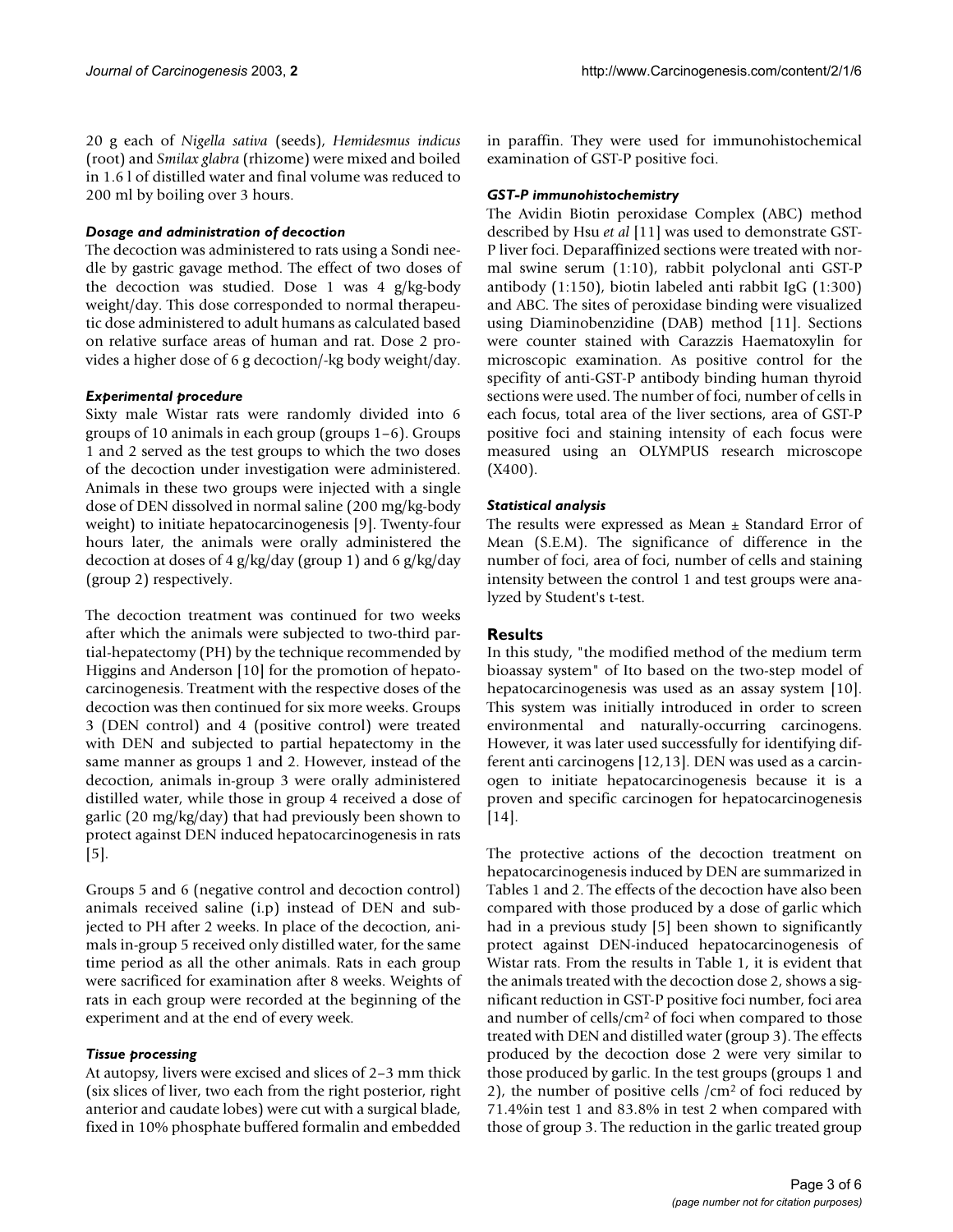| Group                         | Treatment                | Foci/cm $2$      | Area mm <sup>2</sup> / $cm2$ | Cells/cm <sup>2</sup> |
|-------------------------------|--------------------------|------------------|------------------------------|-----------------------|
| Test I                        | DEN+ Decoction dose 1    | $16.0 + 9.2*$    | $0.09 \pm 0.01*$             | $121.2 \pm 31.5^*$    |
| Test 2                        | DEN+Decoction Dose 2     | $5.3 \pm 1.8$ ** | $0.07 \pm 0.01**$            | $68.5 \pm 24.7$ **    |
| Control I                     | DEN+Distilled water      | $24.4 \pm 3.9$   | $0.37 \pm 0.03$              | $424.2 \pm 77.4$      |
| Control 2 (Positive control)  | DEN+Garlic               | $5.3 \pm 2.6$ ** | $0.16 \pm 0.04**$            | $70.8 \pm 29.1$ **    |
| Control 3 (Negative control)  | Saline+Distilled water   | $3.2 \pm 2.1$    | $0.02 \pm 0.01$              | $33.1 \pm 25.2$       |
| Control 4 (Decoction control) | Saline+ Decoction dose 2 | ND               | ND.                          | ND.                   |

<span id="page-3-0"></span>

| Table I: Numbers and areas of DEN-initiated GST-P positive foci in the livers of rats treated with decoction or garlic. |  |  |  |
|-------------------------------------------------------------------------------------------------------------------------|--|--|--|
|-------------------------------------------------------------------------------------------------------------------------|--|--|--|

Data shown are the Mean ± SEM of 10 determinations \* Significantly different from control 1 at P < 0.01 (student's *t* test) \*\* Significantly different from control 1at P < 0.001 (student's *t* test) ND – Not Detected

<span id="page-3-1"></span>

| Table 2: Staining intensity of DEN-induced liver GST-P positive foci in Wistar rats treated with decoction or garlic. |  |
|-----------------------------------------------------------------------------------------------------------------------|--|
|-----------------------------------------------------------------------------------------------------------------------|--|

| Group     | Treatment                   | $+++%$    | $+++$ % | $++\%$ | $+$ % | Positive foci not detected% |
|-----------|-----------------------------|-----------|---------|--------|-------|-----------------------------|
| Test l    | <b>DEN+Decoction Dose I</b> | <b>ND</b> | $4.3*$  | 21.7   | 21.7  | $52.2*$                     |
| Test 2    | <b>DEN+Decoction Dose 2</b> | <b>ND</b> | ND      | 16.7   | 16.7  | $58.3*$                     |
| Control I | DEN+Distilled water         | 21.4      | 42.9    | 14.3   | 21.4  | ND.                         |
| Control 2 | DEN+garlic                  | ND        | ND      | 25.0   | 25.0  | $50.0*$                     |
| Control 3 | Saline+Distilled Water      | ND        | ND      | ND     | 36.4  | 63.6                        |
| Control 4 | Saline+Decoction Dose 2     | ND        | ND      | ND     | ND    | ND.                         |

Data shown are the percentage values of 10 determinations ++++: very strongly stained foci +++ :strongly stained foci ++ :moderately stained foci + :weakly stained foci ND : Not Detected

was 83.3%. Results in Table [2](#page-3-1) demonstrate that in animals treated with decoction dose 1 and 2, there was a marked reduction in staining intensity of cells when compared to group 3 animals treated with DEN and distilled water. There was no significant difference between the final body weights of the control rats and the rats treated with the decoction or garlic.

#### **Discussion**

Rat GST-P, which is related to human GST- $\pi$  in enzymatic and immunological properties, is used by many researchers as a reliable marker for preneoplastic lesions, since it is strongly and specifically expressed in the very early phase of chemically induced hepatocarcinogenesis, but not in normal hepatocytes [14]. The degree of induction of GST-P positive foci and nodules in this bioassay system for hepatocarcinogenesis has been proven to correspond with incidence of hepatocellular carcinomas observed in longterm in vivo assays [15,16].

In the present investigation it was observed that that decoction comprised of *Nigella sativa* (seeds), *Hemidesmus indicus* (root) and *Smilax glabra* (rhizome) can significantly inhibit DEN-mediated GST-P expression in rat livers. Previous investigation by Samaranayake *et al*., (2000) has shown that garlic at a dose of 20 g/kg body weight / day can significantly inhibit DEN-mediated GST-P expression in rat livers. It is interesting to note that the alterations in DEN-induced changes in the hepatocytes mediated by dose 2 of the decoction were very similar to those produced by garlic at a dose of 20 mg/kg body weight/day.

The overall results obtained in the present study indicate that the decoction under investigation, which was prepared from *N. sativa* seed, *S. glabra* rhizome and *H. indicus* root has the potential to inhibit the early DEN initiated phase of hepatocarcinogenesis. Pre cancerous inhibition by the decoction may be taking place after initiation with DEN, after promotion by partial hepatectomy, or during both stages of carcinogenesis. Further studies are required to determine exactly at what stage the inhibition takes place.

The mechanism by which the decoction mediates its anticarcinogenic effects is not clear. Anti-tumor effect of the decoction may be mediated by one or more of the following mechanisms:

(a) detoxification of the carcinogen by inducing detoxification enzymes such as GSTs.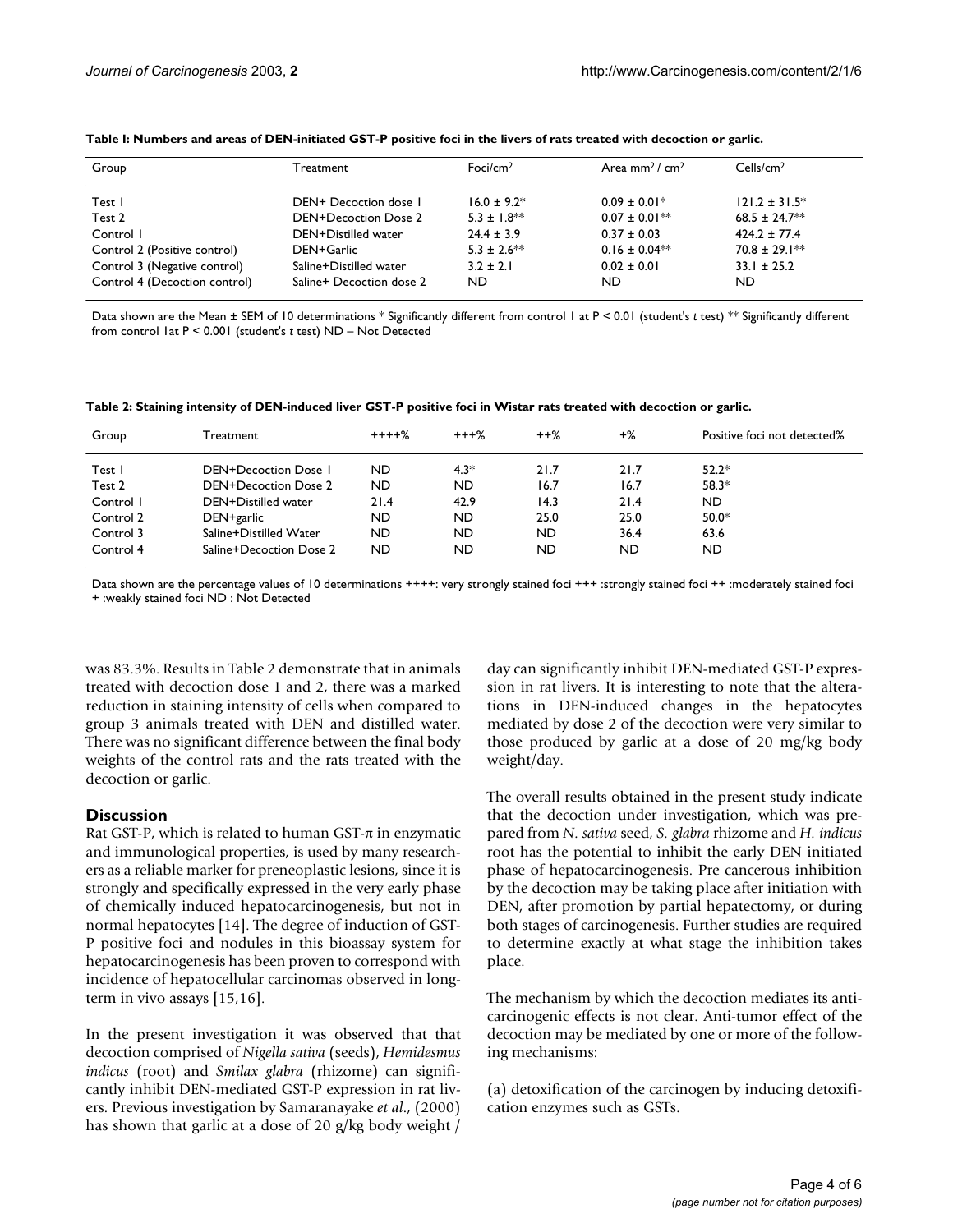- (b) anti-oxidant activity.
- (c) immuno modulatory action.
- (d) cytotoxicity.

Recent in vitro studies have demonstrated that *N. sativa* can be cytotoxic to several cancer cell lines [\[17](#page-5-0)]. Thymoquinone and dithymoquinone, two isolated active components of *N. sativa*, have also been shown to be cytotoxic to several parental and multi drug resistant (MDR) human cell lines [18]. Further *Nigella sativa* and *Hemidesmus indicus* have been shown to possess anti-oxidant activities [[19](#page-5-1)–[22\]](#page-5-2).

Investigations on the mechanisms of action of the decoction used in the present study is in progress. Anti-carcinogenic effect of the extracts of individual plants in the decoction was not studied because only the decoction comprised of *N. sativa* seed, *S. glabra* rhizome and *H. indicus* root is traditionally used in cancer therapy. Recent *in vivo* studies have shown that tumour development in mice skin could be inhibited by the active principles of *Nigella sativa* [[17,](#page-5-0)23]. Whether *Nigella sativa* is mainly responsible or all the three plants are equally responsible for the antitumor potential demonstrated by the decoction in the present study is not clear and further studies are required before definite conclusions can be reached.

#### **Conclusion**

It can be concluded from the study that the decoction under investigation can protect the liver against chemically mediated pre-cancerous lesions in a similar manner to garlic.

#### **List of abbreviations**

DEN: Diethylnitrosamine

GST-P: Glutathione S-transferase

- WHO: World Health Organization
- DAB: Diaminobenzidine

ABC: Avidin Biotin-peroxidase Complex

PH: Partial-Hepatectomy

S.E.M: Standard Error of Mean

#### **Author's contribution**

SSI did feed preparation, animal handling and feeding under the supervision of MGT. SSI and MGT participated in the surgical procedure for partial hepatectomy. SSI under the supervision of NR performed the immunohistochemical process and the interpretation of the stained sections. NW and IT conceived, designed and coordinated the study. IT, SSI and NW participated in writing the manuscript.

#### **Acknowledgements**

We thankfully acknowledge the research grant from National Science Foundation, Sri Lanka and Dr. N. Jayathilake for providing the recipe for preparation of the decoction. Authors also wish to thank Dr. S. Jayasekara and Mr. Sarath Sisira Kumara, Animal Centre, MRI, Colombo and Ms. Sujatha Ramadasa, Faculty of Medicine, Department of Pathology, University of Peradeniya, Peradeniya for the support provided.

#### **References**

- 1. Gruddy SM: **[Recent Nutrition Research, implications for foods](http://www.ncbi.nlm.nih.gov/entrez/query.fcgi?cmd=Retrieve&db=PubMed&dopt=Abstract&list_uids=2069795) [of the future.](http://www.ncbi.nlm.nih.gov/entrez/query.fcgi?cmd=Retrieve&db=PubMed&dopt=Abstract&list_uids=2069795)** *Ann Med* 1991, **23:**187-193.
- 2. Benjamin HSL, Padma PT and Jeffrey MT: *Allium sativum***: (garlic) and cancer prevention.** *International Journal of vitamin and Nutrition Research* 1990, **10:**937-948.
- <span id="page-4-0"></span>Wargovich MJ, Woods C and Eng VWS: Chemoprevention of N-**Nitrosomethyl benzyllamine-induced oesophageal cancer in rats by the naturally** *Cancer* **[thiother, diallyl sulphide.](http://www.ncbi.nlm.nih.gov/entrez/query.fcgi?cmd=Retrieve&db=PubMed&dopt=Abstract&list_uids=3180095)** *Cancer Res* 1988, **48:**6872-6875.
- 4. Shi Q, Chen Ke, Toshihiro F and Yoshiki K: **Antitumour agent 1351 [structure andstereochemistry of polacandrin, A new](http://www.ncbi.nlm.nih.gov/entrez/query.fcgi?cmd=Retrieve&db=PubMed&dopt=Abstract&list_uids=1453183) [cytotoxic triterpene from Polamsia Dodecandria.](http://www.ncbi.nlm.nih.gov/entrez/query.fcgi?cmd=Retrieve&db=PubMed&dopt=Abstract&list_uids=1453183)** *Journal of Natural products* 1992, **55:**1488-1497.
- <span id="page-4-1"></span>5. Samaranayake MDP, Wickramasinghe SMDN, Angunawela P, Jayasekara S, Iwai S and Fukushima S: **Inhibition of chemically induced liver carcinogenesis in Wistar rats by garlic (***Allium sativum***[\)](http://www.ncbi.nlm.nih.gov/entrez/query.fcgi?cmd=Retrieve&db=PubMed&dopt=Abstract&list_uids=10.1002/1099-1573(200011)14:7<564::AID-PTR664>3.0.CO;2-Z)[.](http://www.ncbi.nlm.nih.gov/entrez/query.fcgi?cmd=Retrieve&db=PubMed&dopt=Abstract&list_uids=10641040)** *Phytotherapy Research* 2000, **14:**1-3.
- 6. Thapliyal R, Deshpande SS and Maru GB: **[Mechanism\(s\) of tur](http://www.ncbi.nlm.nih.gov/entrez/query.fcgi?cmd=Retrieve&db=PubMed&dopt=Abstract&list_uids=10.1016/S0304-3835(01)00675-9)[meric-mediated protective effects against benzopyrene](http://www.ncbi.nlm.nih.gov/entrez/query.fcgi?cmd=Retrieve&db=PubMed&dopt=Abstract&list_uids=10.1016/S0304-3835(01)00675-9)[derived adducts](http://www.ncbi.nlm.nih.gov/entrez/query.fcgi?cmd=Retrieve&db=PubMed&dopt=Abstract&list_uids=10.1016/S0304-3835(01)00675-9)[.](http://www.ncbi.nlm.nih.gov/entrez/query.fcgi?cmd=Retrieve&db=PubMed&dopt=Abstract&list_uids=11734339)** *Cancer Letters* 2002, **175:**79-88.
- 7. Perera DL and de Silva G: **Compendium of Medicinal Plants, A Sri Lankan study.** *Ayurveda Department, Sri Lanka* 2002.
- 8. Sabourdy MA: **Breeding and Care of laboratory animals, Volume 1.** *WHO, Health Laboratory Technology Unit, Geneva, Switzerland* 1988.
- 9. Ito N, Tsuda H, Tatematsu M, Inoue T, Tagawa Y, Aoki T, Uwagawa S, Kagawa M, Ogiso T, Masui T, Imaida K, Fukushima S and Asamato M: **[Enhancing effect of various hepatocarcinogens on induc](http://www.ncbi.nlm.nih.gov/entrez/query.fcgi?cmd=Retrieve&db=PubMed&dopt=Abstract&list_uids=3345580)[tion of preneoplastic glutathione S-transferase placental](http://www.ncbi.nlm.nih.gov/entrez/query.fcgi?cmd=Retrieve&db=PubMed&dopt=Abstract&list_uids=3345580) form positive foci in rats-an approach for a new medium[term bioassay system.](http://www.ncbi.nlm.nih.gov/entrez/query.fcgi?cmd=Retrieve&db=PubMed&dopt=Abstract&list_uids=3345580)** *Carcinogenesis* 1988, **9:**387-394.
- 10. Higgins GM and Anderson RM: **Experimental pathology of the liver, Restoration of the liver of the white rat following partial surgical removal.** *Arch Pthol* 1931, **12:**186-202.
- 11. Hsu SM, Rain L and Fanger H: **[Use of avidin-biotin-peroxidase](http://www.ncbi.nlm.nih.gov/entrez/query.fcgi?cmd=Retrieve&db=PubMed&dopt=Abstract&list_uids=6166661) complex (ABC) in immunoperoxidase techniques, a com[parison between ABC and Unlabeled antibody \(PAP\)](http://www.ncbi.nlm.nih.gov/entrez/query.fcgi?cmd=Retrieve&db=PubMed&dopt=Abstract&list_uids=6166661) [procedures.](http://www.ncbi.nlm.nih.gov/entrez/query.fcgi?cmd=Retrieve&db=PubMed&dopt=Abstract&list_uids=6166661)** *J Histochem Cytochem* 1981, **29:**577-580.
- 12. Tadashi O, Tatematsu M, Seiko T, Ryohei H and Ito N: **[Correlation](http://www.ncbi.nlm.nih.gov/entrez/query.fcgi?cmd=Retrieve&db=PubMed&dopt=Abstract&list_uids=2322997) [between medium-term liver bioassay system data and](http://www.ncbi.nlm.nih.gov/entrez/query.fcgi?cmd=Retrieve&db=PubMed&dopt=Abstract&list_uids=2322997) [results of long term testing in rats.](http://www.ncbi.nlm.nih.gov/entrez/query.fcgi?cmd=Retrieve&db=PubMed&dopt=Abstract&list_uids=2322997)** *Carcinogenesis* 1990, **11:**561-566.
- 13. Ito N, Imaida K, Hasagawa R and Tsuda H: **Rapid bioassay methods for carcinogens and modifiers of hepatocarcinogenesis.** *CRC Crit Rev Toxicol* 1989, **19:**285-415.
- 14. Morimura S, Susuki T, Hochi S, Yuki A, Nomura K and Kitagawa T: **[Trans activation of GST-P gene during hepatocarcinogenesis](http://www.ncbi.nlm.nih.gov/entrez/query.fcgi?cmd=Retrieve&db=PubMed&dopt=Abstract&list_uids=46021) [of rat](http://www.ncbi.nlm.nih.gov/entrez/query.fcgi?cmd=Retrieve&db=PubMed&dopt=Abstract&list_uids=46021)[.](http://www.ncbi.nlm.nih.gov/entrez/query.fcgi?cmd=Retrieve&db=PubMed&dopt=Abstract&list_uids=8446629)** *Proc Natl Acad Sci USA* 1993, **90:**2065-2068.
- 15. Ogiso T, Tatematsu M, Tamano S, Tsuda H and Ito N: **[Comparison](http://www.ncbi.nlm.nih.gov/entrez/query.fcgi?cmd=Retrieve&db=PubMed&dopt=Abstract&list_uids=3834582) [of dose dependant effects of chemical carcinogens on induc](http://www.ncbi.nlm.nih.gov/entrez/query.fcgi?cmd=Retrieve&db=PubMed&dopt=Abstract&list_uids=3834582)tion of glutathione S-transferase placental form positive foci in a short term assay and of hepatocellular carcinomas in a [long-term assay.](http://www.ncbi.nlm.nih.gov/entrez/query.fcgi?cmd=Retrieve&db=PubMed&dopt=Abstract&list_uids=3834582)** *Toxicol Pathol* 1985, **13:**257-265.
- 16. Ogiso T, Tatematsu M, Tamano S, Hasegawa R and Ito N: **[Correla](http://www.ncbi.nlm.nih.gov/entrez/query.fcgi?cmd=Retrieve&db=PubMed&dopt=Abstract&list_uids=2322997)[tion between medium-term bioassay system data and](http://www.ncbi.nlm.nih.gov/entrez/query.fcgi?cmd=Retrieve&db=PubMed&dopt=Abstract&list_uids=2322997) [results of long-term testing of rats.](http://www.ncbi.nlm.nih.gov/entrez/query.fcgi?cmd=Retrieve&db=PubMed&dopt=Abstract&list_uids=2322997)** *Carcinogenesis* 1990, **11:**561-566.